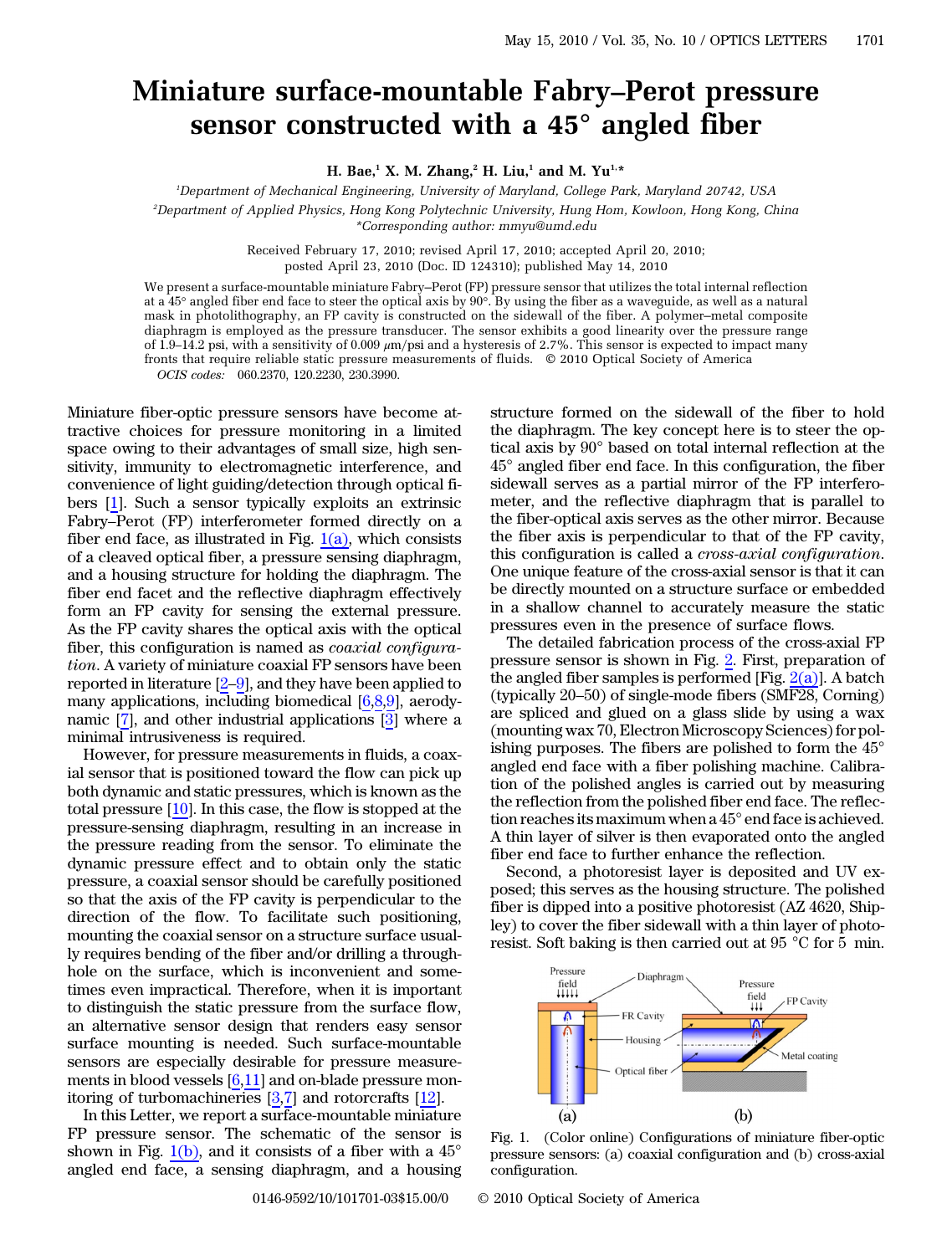<span id="page-1-0"></span>

<span id="page-1-1"></span>Fig. 2. (Color online) Fabrication process flow of the surfacemountable sensor: (a) polishing of the 45° angled fiber end face and deposition of the metal layer, (b) exposure of the photoresist housing with a fiber-coupled UV light, (c) development of the photoresist, and (d) covering of the polymer diaphragm and deposition of the reflective layer.

After each cycle of deposition and soft baking, a photoresist layer of 3–5  $\mu$ m will be formed on the fiber sidewall. As the cavity length of the FP interferometer is determined by the photoresist thickness, which is monitored by using an optical microscope (Olympus) and a digital camera (CFW-1308C, Scion Corporation), various cavity lengths can be obtained by performing different numbers of deposition/soft-baking cycles. After a desired thickness is obtained, light from a spot UV source (Blue-Wave 50S, DYMAX) is coupled into the fiber and reflected by the 45° angled end face to expose the photoresist along the light path; see Fig. [2\(b\).](#page-1-1)

Third, an air cavity serving as the FP cavity is formed in the photoresist. The exposed photoresist is developed by using a developer (AZ 440 K diluted 1∶3) for 5 min to form the air cavity, as shown in Fig.  $2(c)$ . The sample is then hard baked at 100 °C for 5 min to enhance the stability of the remaining photoresist housing structure. The depth of the cavity is measured by using an optical profilometer (TMS 1200, Polytec) with a high resolution  $(0.195 \text{ nm})$ . As the fiber waveguide is used as a photo mask, the cavity axis will be self-aligned to the optical path accurately without the need for any alignment systems or extra masks [\[13](#page-2-10)].

Finally, a polymer–metal composite diaphragm is prepared and covered on the housing. A drop of acrylic urethane UV polymer (OP-4-20641, DYMAX) is dispensed into deionized water in a petri dish (diameter of 100 mm). After spreading to a thin layer with a desired thickness, the polymer is half cured, and then lifted up and covered onto the housing structure. After full curing, a silver layer with a chromium adhesion layer is sputtered on the polymer film to enhance the reflectivity. Another optional protective polymer layer can be added later to isolate the metal layer from the external environment to avoid oxidization and corrosion. A detailed diaphragm preparation process can be found in [[9\]](#page-2-2). The completed surface-mountable FP sensor is illustrated in Fig. [2\(d\)](#page-1-1). Both the thicknesses of the metal layer and the polymer layer can be tuned to meet the specific needs of various pressure-sensing applications.

In this work, a 1.3  $\mu$ m acrylic urethane film coated with 150 nm silver and 3 nm chromium was used as the diaphragm and a 13.8  $\mu$ m depth optical cavity was obtained on the fiber sidewall. The overall sensor diameter (∼150 μm) is slightly larger than the fiber diameter (125  $\mu$ m). The diaphragm diameter was measured to be around 18  $\mu$ m. The pressure sensitivity in terms of the diaphragm center deflection is predicted to be 0.0131  $\mu$ m/psi by using a finite element model. A scanning electron micrograph of the cavity before applying the diaphragm and a close-up of the composite diaphragm are shown in Fig. [3.](#page-1-2)

In the experiment, the fabricated FP sensor was connected to a white light interferometer system for interrogation. The system consists of a broadband light source (HL-2000 Tungsten Halogen Light Source, Ocean Optics),  $a 2 \times 2$  coupler (50/50), a spectrometer (USB4000, Ocean Optics), and a computer for data collection and signal processing  $[9]$  $[9]$ . The absolute cavity length L [see Fig.  $1(b)$  can be retrieved from the reflection spectrum of the spectrometer as  $L = \frac{\lambda_1 \lambda_2}{2 \text{FSR}}$ , where  $\lambda_1$  and  $\lambda_2$  are any two adjacent peaks of the reflection spectrum and  $\mathrm{FSR} =$  $|\lambda_2 - \lambda_1|$  is the free spectral range [\[14](#page-2-11)]. The spectrometer has a spectral resolution of ∼0:1 nm, rendering a cavity length resolution of 3:5 nm. To reduce the error in finding the FSR, the curve fitting method was used [\[15](#page-2-12)]. The cavity length L was eventually calculated by averaging several FSRs obtained from the peaks with good visibility to further reduce the random errors.

Sensor calibration was conducted in a pressure chamber with a reference pressure sensor (LL-080-25A, Kulite Semiconductor Products). The pressure in the chamber was controlled by using a pressure regulator (R-68825-08, Marsh Bellofram) with a pressure regulation range of 1.9 to 60 psi. In the experiment, the pressure was first increased from 1.9 to 14:2 psi at room temperature, and then it was gradually decreased to atmospheric pressure. Figure [4](#page-2-13) shows the calibration results, which exhibit a good linearity ( $R^2 = 0.99$ ). Based on the linear fitting of the experimental data, the pressure sensitivity of the sensor can be obtained to be around 0.009  $\mu$ m/ psi in the pressure range of <sup>1</sup>:9–14:<sup>2</sup> psi, which compares well with the model predicted sensitivity  $(0.0131 \mu m/psi)$ . Since the calibration curves obtained from increasing and decreasing pressures are almost overlapped, the hysteresis error of the sensor is not significant (∼2:7*%*). It is noted that the results exhibit a drift of the initial cavity length by  $0.005 \mu m$ , which is about 0.04% of the initial cavity length (13.8  $\mu$ m). This small drift is found to be due to the ambient temperature variation (around a couple of degrees) observed during the

<span id="page-1-2"></span>

Fig. 3. Scanning electron micrographs of (a) optical cavity before covering the diaphragm and (b) the close-up of the composite diaphragm.